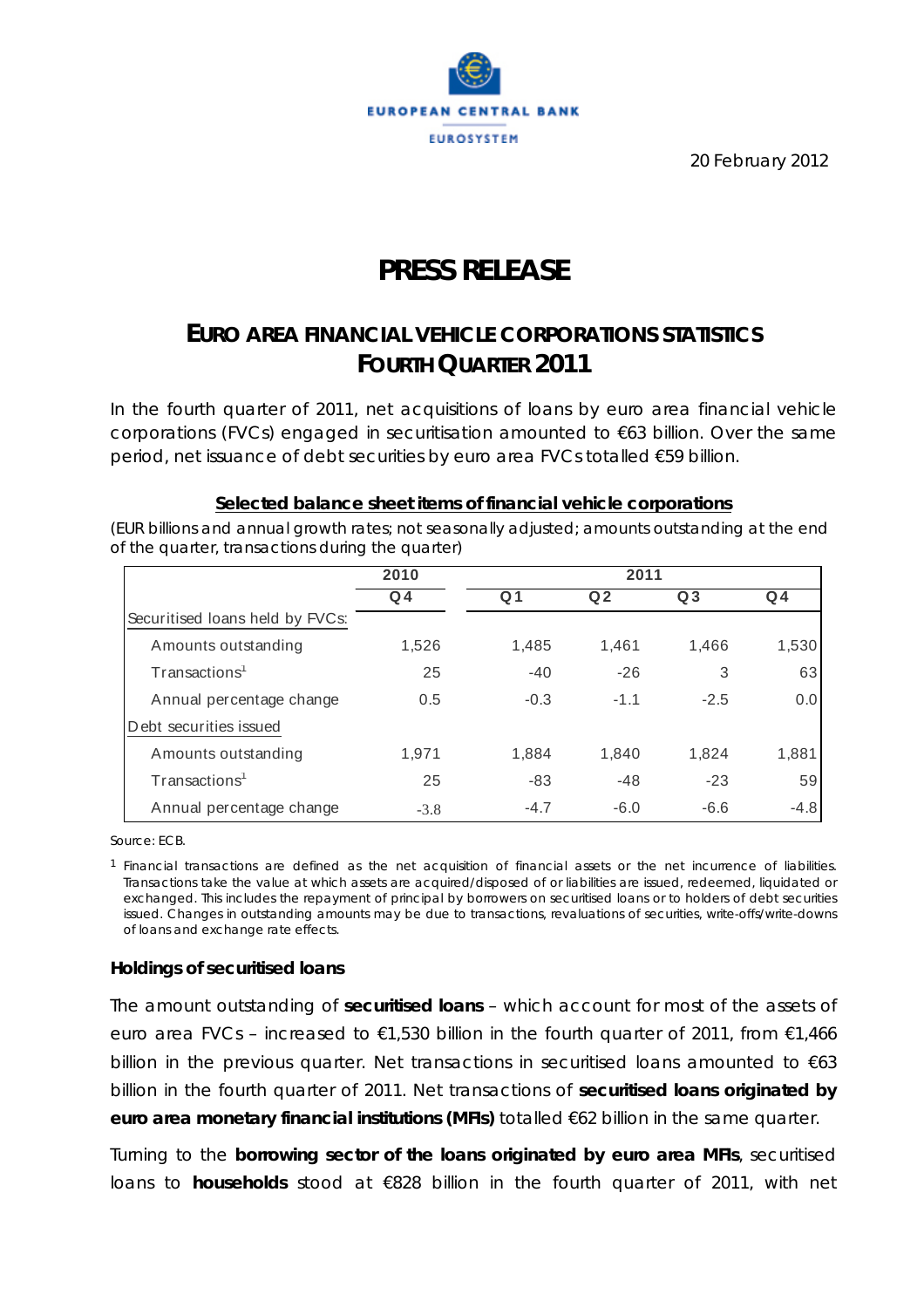transactions of €32 billion. Loans to **non-financial corporations** which were originated by euro area MFIs totalled €262 billion, with net transactions of €6 billion.

### **Holdings of securities other than shares**

Euro area FVCs' holdings of **securities other than shares** totalled €229 billion in the fourth quarter of 2011, with transactions amounting to a net disposal of €3 billion during the quarter. Holdings of securities other than shares **issued by other euro area FVCs** amounted to €33 billion. The latter provide an indication of "re-securitisations", in which debt securities issued by euro area FVCs are held within the sector and may back new securitisations.

#### **Debt securities issued**

Regarding the liabilities of euro area FVCs, issuance of debt securities is the predominant funding source. The amount outstanding of **debt securities issued by FVCs**  increased to €1,881 billion in the fourth quarter of 2011, from €1,824 billion in the previous quarter. Over the same period, transactions amounted to a **net issuance** of €59 billion. The annual growth rate of debt securities issued, calculated on the basis of transactions, was -4.8% in the fourth quarter of 2011. This compares with a growth rate of -6.6% in the previous quarter.

#### Notes

- Securitisation is a transaction whereby an asset or a pool of assets, often consisting of mortgage loans, consumer loans or loans to non-financial corporations, is transferred from an originator (usually a credit institution) to an FVC. The FVC converts these assets into marketable securities by issuing debt instruments (sold to the public or on the basis of private placements), with the principal and interest being serviced through the cash flows generated by the asset or asset pool.
- The latest data on FVCs and on the securitisation transactions of MFIs can be downloaded from the ECB's Statistical Data Warehouse (http://sdw.ecb.europa.eu/browse.do?node=9484280 and http://sdw.ecb.europa.eu/browse.do?node=2019173). More details on these statistics are available in the "Statistics" section of the ECB's website under "Euro area financial vehicle corporations" (http://www.ecb.europa.eu/stats/money/fvc/html/index.en.html).

**European Central Bank**  Directorate Communications, Press and Information Division Kaiserstrasse 29, D-60311 Frankfurt am Main Tel.: +49 69 1344 7455, Fax: + 49 69 1344 7404 Internet: http://www.ecb.europa.eu **Reproduction is permitted provided that the source is acknowledged.**